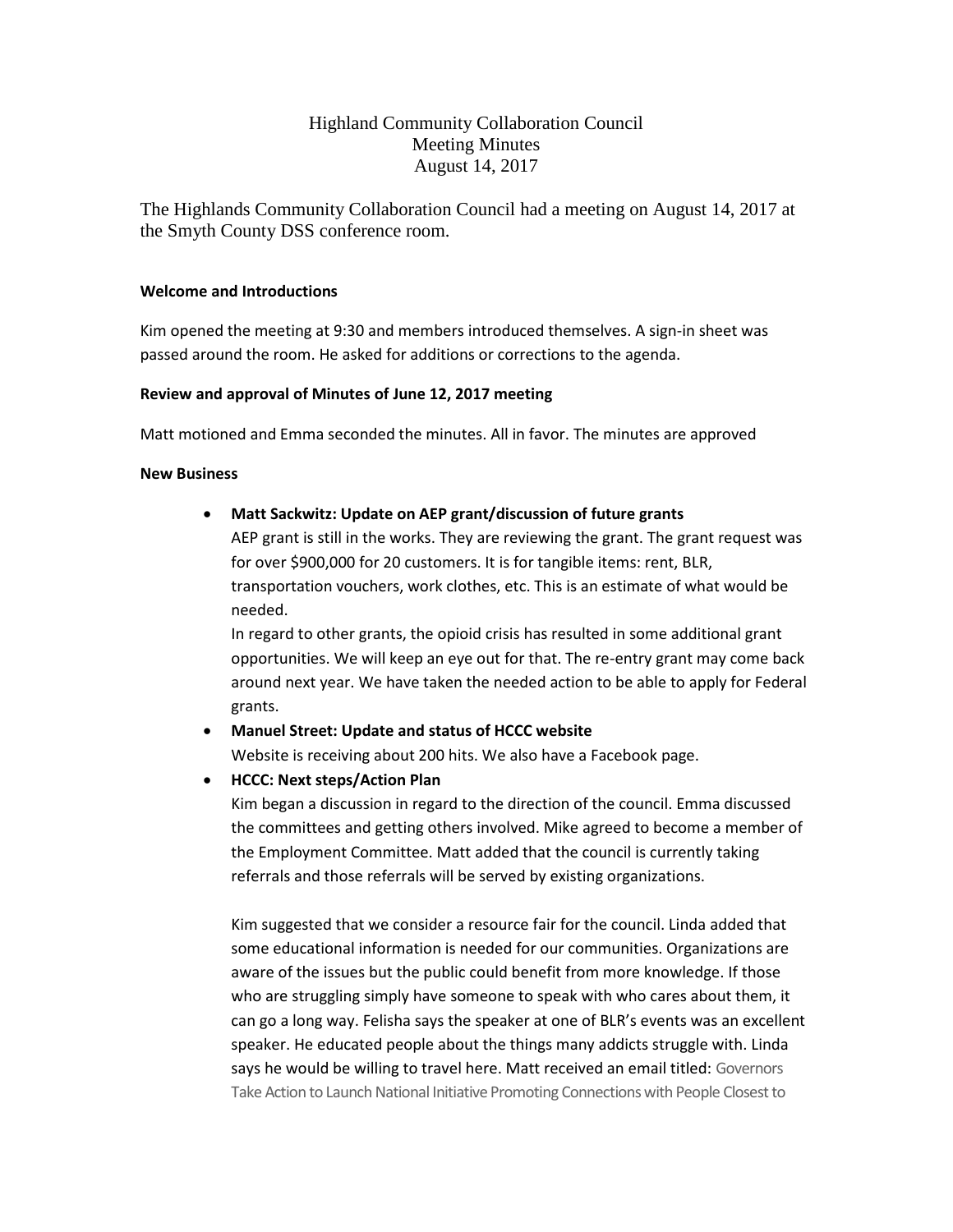Correctional System that he requests is forwarded to the group. He recommends that we invite the Governor to a local event.

Linda says corrections is overwhelmed and it is recommended that we start with a presentation of the re-entry efforts currently underway in Virginia. Virginia currently has the lowest recidivism rate in the country. Corrections is limited to what they can do because they have strict guidelines they are to adhere to. Davon Simmons at the AG office stated in Abingdon last spring that there were new things happening throughout the state. It may be good to follow up with him to see what has occurred since that time. Bland is experiencing a disconnect when an offender is released and faces the same challenges that led to their incarceration. Inmates are not willing to fully discuss issues with DOC staff and are more open to speak with outside entities. Felisha says she would like to see us focus on developing a team of mentors. Matt says he is impressed by what is being accomplished within the DOC. The second chance grant we recently applied for has the family component attached. Mike adds that it continues to be difficult for an ex-offender to gain employment that can sustain a family. Employers ask questions about the nature of the offense and how long the person has been released. The gap that exists is that we need new faces of outside organizations within the DOC. The outside resources are lacking and need to come in. The DOC's role is to help the offender prepare for re-entry and there are difficulties with assisting them obtain driver license, transportation, paying fines, etc. Mike says it is difficult to get employers to speak with offenders who are newly released. Also difficult for veterans because many employers think veterans have PTSD.

Kim asked for what the group thinks about a plan for dealing with these issues. Tommy suggests that we allow our committees to focus on two major issues: reentry and drug abuse. The committees can work to create some goals and objectives. Shaquita with Bland DOC offers to bring some incarcerated level 1 offenders to a meeting and get some firsthand information. Matt recommends that the inmate who has been incarcerated for over two years may be more relevant to the discussion. Look at the difference in cell phones in the last 5 years. Those who have been incarcerated for 17-years will be entering a new world. Even pumping gas is very different than the way they remember it. The group thinks this is a great idea. Linda recommends that we take the meeting to the inmates. The group is supportive of this. This would allow access to more inmates. Matt recommends that we help to change the perception of the VEC. Many see it as the "unemployment office" yet there are many more services provided. Kim says we are looking at an education component as well as restructuring committees and having the next meeting at DOC-Bland.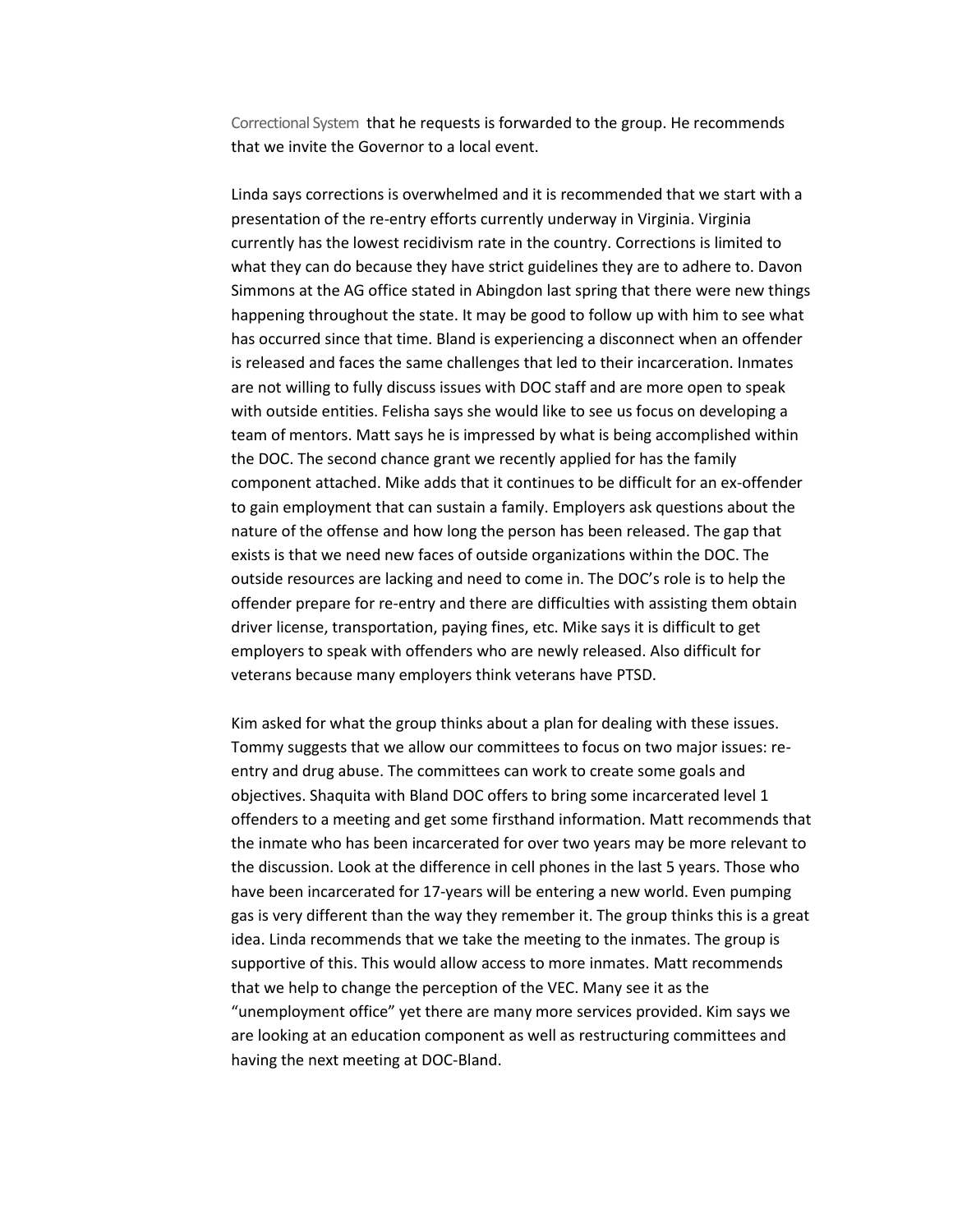It is recommended that the Mentoring Committee/Substance Abuse Committee be broken into two groups to allow more focus on substance abuse. We will discuss this at the next meeting.

Kim re-opens the possibility of having an event in the spring, maybe at the Higher Ed Center. Spring is job fair season so we may want to have the event in March.

It is recommended that a community with a drug court have a presentation to those counties who do not have one. Ruth says Wythe and Galax/Carroll areas do not currently have a drug court.

#### • **Sub -Committee Reports:**

*Housing Committee/ Service Integration Committee/ Grants/Finance Committee* (Matt, Emma, Andy, Felisha, Andy and Linda)

*Employment Committee:* (Jimmy with DARS, Mike)

*Mentoring Committee/ Substance Abuse Committee:* (Ruth, Teresa, Chris, Chuck)

*Public Relations Committee:* (Kim, Manuel) *Executive Committee:* (Chris, Kim, Felisha and Chris).

#### None

#### **Re-entry Updates**

*None*

#### **Local Coalition Updates**

Linda says the educational meetings to rally churches will continue. There were 87-people at a ribbon cutting in July.

There is a rapid re-housing effort with People, Inc. to apply for grant funds. A farm-to-table restaurant is also in the works. State Farm Neighborhood Assist is conducting an online contest for a \$25,000 award. Flyers were passed around the room.

Ruth distributed a flyer for "Trauma and Resilience Collaborative Training" hosted by Mount Rogers CSB on Thursday October 12 from 8:30-12:30 at the Wytheville Meeting Center. There is a recent grant received that will assist with recovery from opiate abuse.

Felisha announced that OEI's AmeriCorps program will end August  $31<sup>st</sup>$ . It will not be re-funded this year. There are 3 members who are currently seeking employment.

Howard says the community health centers applied for some funding. They received \$150,000.